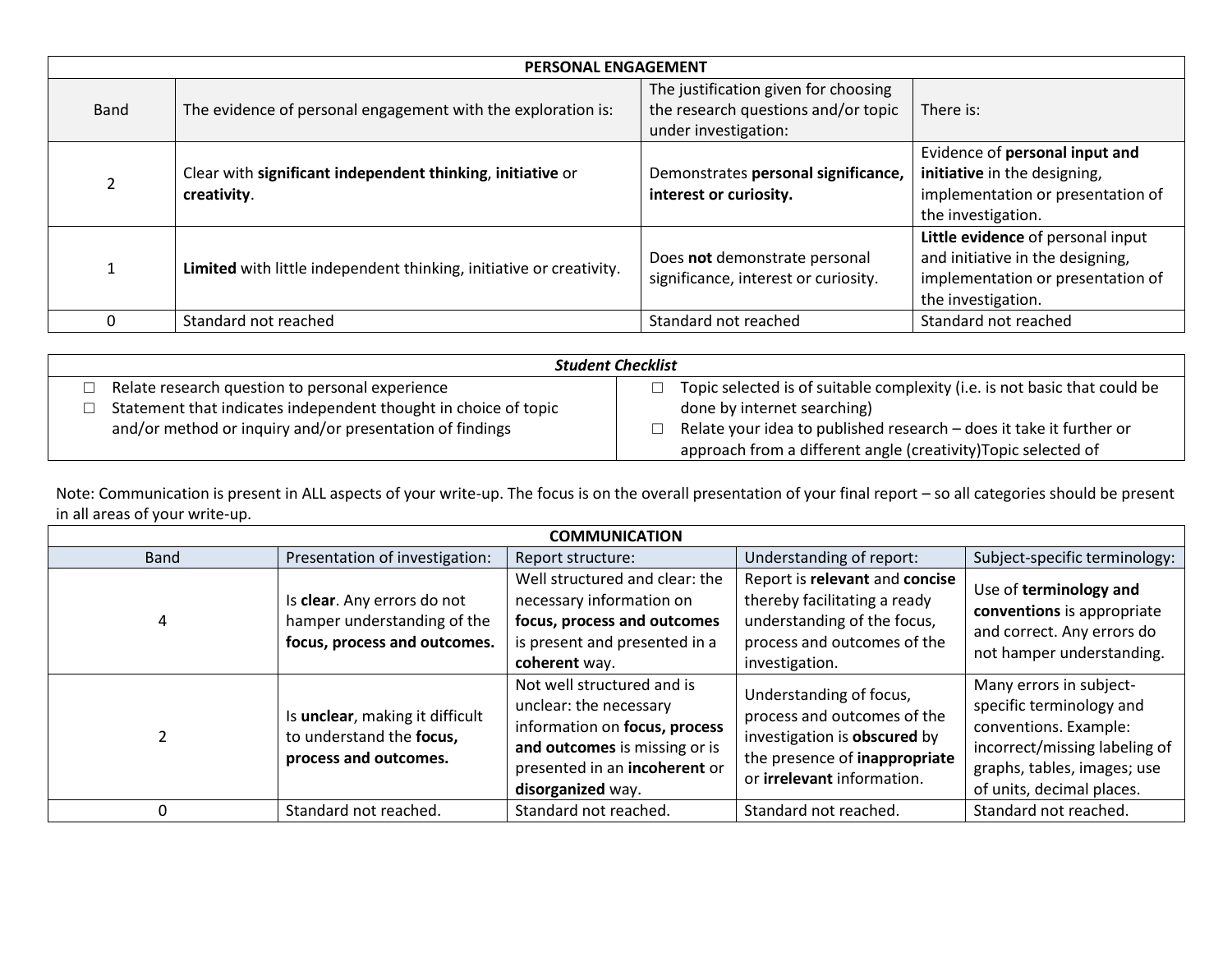| <b>EXPLORATION</b> |                                                       |                                                                                                                   |                                                                                                                                                                                                                                           |                                                                             |
|--------------------|-------------------------------------------------------|-------------------------------------------------------------------------------------------------------------------|-------------------------------------------------------------------------------------------------------------------------------------------------------------------------------------------------------------------------------------------|-----------------------------------------------------------------------------|
|                    | The topic of the investigation                        | <b>Background information</b>                                                                                     | Appropriateness of the                                                                                                                                                                                                                    | Evidence of awareness of                                                    |
| <b>Band</b>        | is identified and the research                        | provided for the investigation                                                                                    | methodology of the                                                                                                                                                                                                                        | significant safety, ethical or                                              |
|                    | question is:                                          | is:                                                                                                               | investigation is:                                                                                                                                                                                                                         | environmental issues:                                                       |
| 6                  | Relevant and fully focused,<br>and clearly described. | Entirely appropriate and<br>relevant and enhances the<br>understanding of the context<br>of the investigation.    | Highly appropriate to address<br>the RQ because it takes into<br>consideration all, or nearly all,<br>of the significant factors that<br>may influence the relevance,<br>reliability and sufficiency of<br>the collected data.            | Full - all potential hazards<br>identified and dealt with<br>appropriately. |
| 4                  | Relevant, but not fully<br>focused is described.      | Mainly appropriate and<br>relevant and aids the<br>understanding of the context<br>of the investigation.          | Mainly appropriate to address<br>the RQ but has limitations<br>since it takes into<br>consideration only some of<br>the significant factors that<br>may influence the relevance,<br>reliability and sufficiency of<br>the collected data. | Some                                                                        |
| 2                  | Some relevance stated, but<br>not focused.            | Superficial or limited<br>relevance and does not aid<br>the understanding of the<br>context of the investigation. | Only appropriate to address<br>the RQ to a very limited<br>extent since it takes into<br>consideration few of the<br>significant factors that may<br>influence the relevance,<br>reliability and sufficiency of<br>the collected data.    | Limited                                                                     |
| 0                  | Standard not reached                                  | Standard not reached                                                                                              | Standard not reached                                                                                                                                                                                                                      | Standard not reached                                                        |

The focus for this portion of your investigation is the overall methodology. You need to take your individual idea and develop that into a workable method. This should include your thinking behind your idea, utilizing what you have learned already. Most importantly, the information you provide **MUST** be targeted towards your research question/aim of the investigation. This should NOT be a summary of a concept (i.e. you are working with plants so provide an overview of photosynthesis – if this is not relevant to your research question/aim, it should NOT be included).

Think about how you will use data to address your research question. Things to consider:

- What kind of data do you need to address the RQ/Aim?
- Can these be measured directly, or do calculations need to be carried out?
- What type of graph would best display the data? Why?
- What statistical test(s) is/are most appropriate? Why?
- What range and increments of the IV will address the RQ/Aim?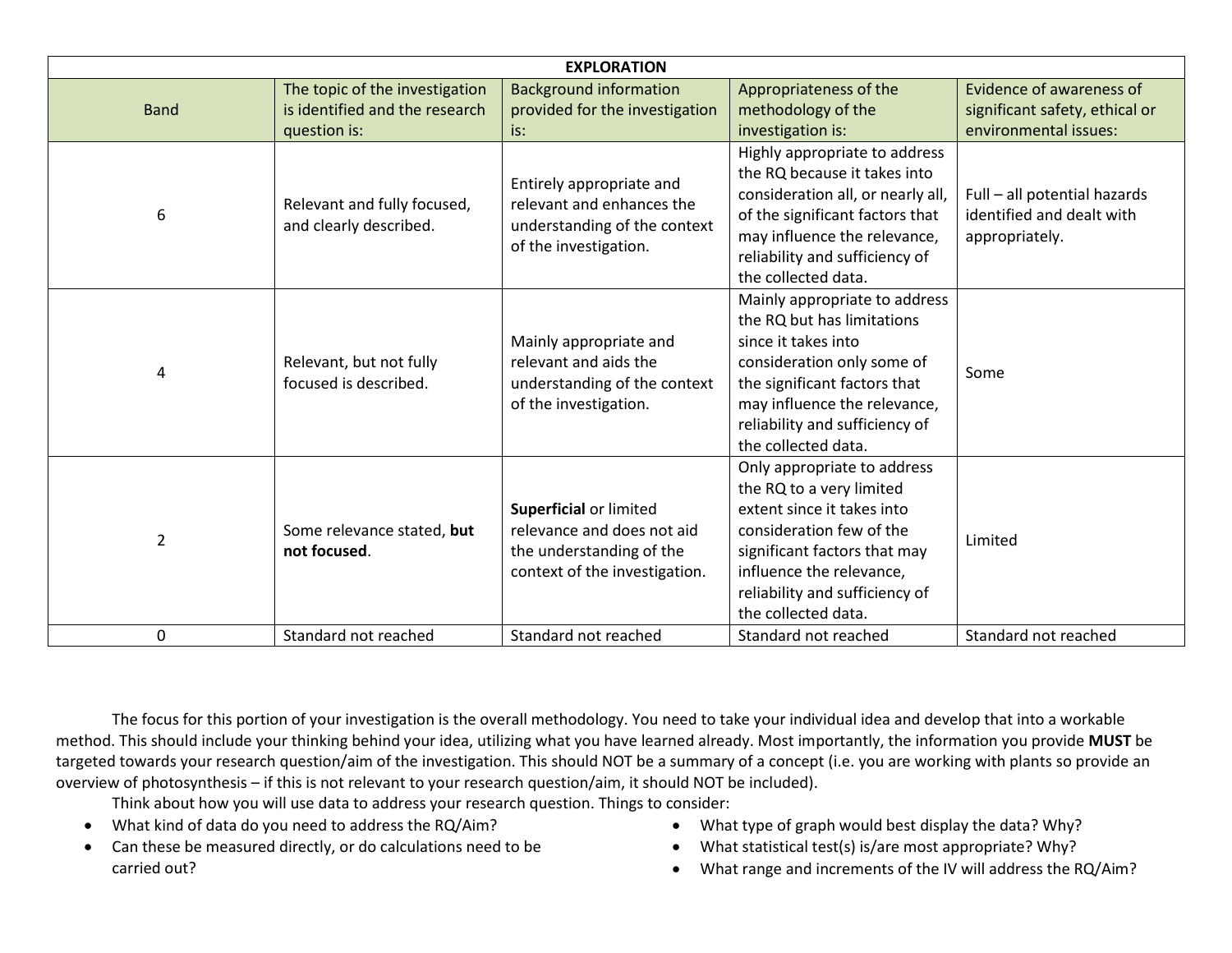- How many repeats do you need to carry out at each point of your IV?
- How are you manipulating the IV and what are its values?
- Exactly how are you recording results, including uncertainties?

 Exactly how are ALL other variables being controlled? State how each might affect the results if NOT controlled and the methods and units for controlling each one.

| <b>Student Checklist</b>                                                                                 |                                                         |                                                        |  |  |
|----------------------------------------------------------------------------------------------------------|---------------------------------------------------------|--------------------------------------------------------|--|--|
| <b>Identification of the Topic of Investigation</b>                                                      |                                                         |                                                        |  |  |
| Research Question or Aim clearly stated                                                                  | If a hypothesis is required:                            | Predication explained using scientific<br>$\Box$       |  |  |
| RQ/Aim includes IV and DV (and scientific name                                                           | $\Box$ It is quantitative                               | theory/principles                                      |  |  |
| of organism if relevant)                                                                                 | $\Box$ Is formatted as a Research Hypothesis            | Sources are cited appropriately in text<br>$\Box$      |  |  |
|                                                                                                          | It may be in the form of Null and Alternative<br>$\Box$ |                                                        |  |  |
|                                                                                                          | Hypothesis (if statistical test involved)               |                                                        |  |  |
|                                                                                                          | <b>Background Information</b>                           |                                                        |  |  |
| Background information provided is relevant<br>$\Box$                                                    | $\Box$ Sources are cited appropriately (in-text         |                                                        |  |  |
| Background information explains the context                                                              | references and reference list provided)                 |                                                        |  |  |
| of the investigation clearly.                                                                            |                                                         |                                                        |  |  |
|                                                                                                          | Appropriateness of the Methodology of the Investigation |                                                        |  |  |
| Does plan to collect data address RQ/Aim?                                                                | Minimum 5 increments over a suitable range              | $\Box$ Results table designed before investigation is  |  |  |
| Annotated photo of equipment or experimental                                                             | for the IV (unless comparing populations)               | planned, to guide procedure                            |  |  |
| set-up                                                                                                   | Method clearly presented in step-wise format<br>$\Box$  | $\Box$ Full citation of published protocol, if used    |  |  |
| Method for recording results, including units<br>$\Box$                                                  | and can be repeated by others                           |                                                        |  |  |
| and uncertainty of tools $(\pm$ )                                                                        | What statistical test(s) will be used? Why?<br>П.       |                                                        |  |  |
| Consideration of Factors that may Influence the Relevance, Reliability and Sufficiency of collected data |                                                         |                                                        |  |  |
| $\Box$ IV correctly identified with units/range                                                          | $\Box$ DV correctly identified with units and           | $\Box$ List all variables to be controlled and present |  |  |
| $\Box$ Method to manipulate IV, including specific                                                       | precision                                               | them as a table. For each variable:                    |  |  |
| details of range and increments                                                                          | Sufficient repeats at each increment to ensure          | How could it impact the results?<br>$\circ$            |  |  |
| Explain how range of IV was selected<br>$\Box$                                                           | reliability and allow for statistics                    | Exactly how will it be controlled?<br>$\circ$          |  |  |
|                                                                                                          |                                                         | (Value, with method for achieving that                 |  |  |
| value)                                                                                                   |                                                         |                                                        |  |  |
| Evidence of Awareness of Significant Safety, Ethical or Environmental Issues                             |                                                         |                                                        |  |  |
| Safety/ethics/environmental concerns addressed, including animal experimentation policy                  |                                                         |                                                        |  |  |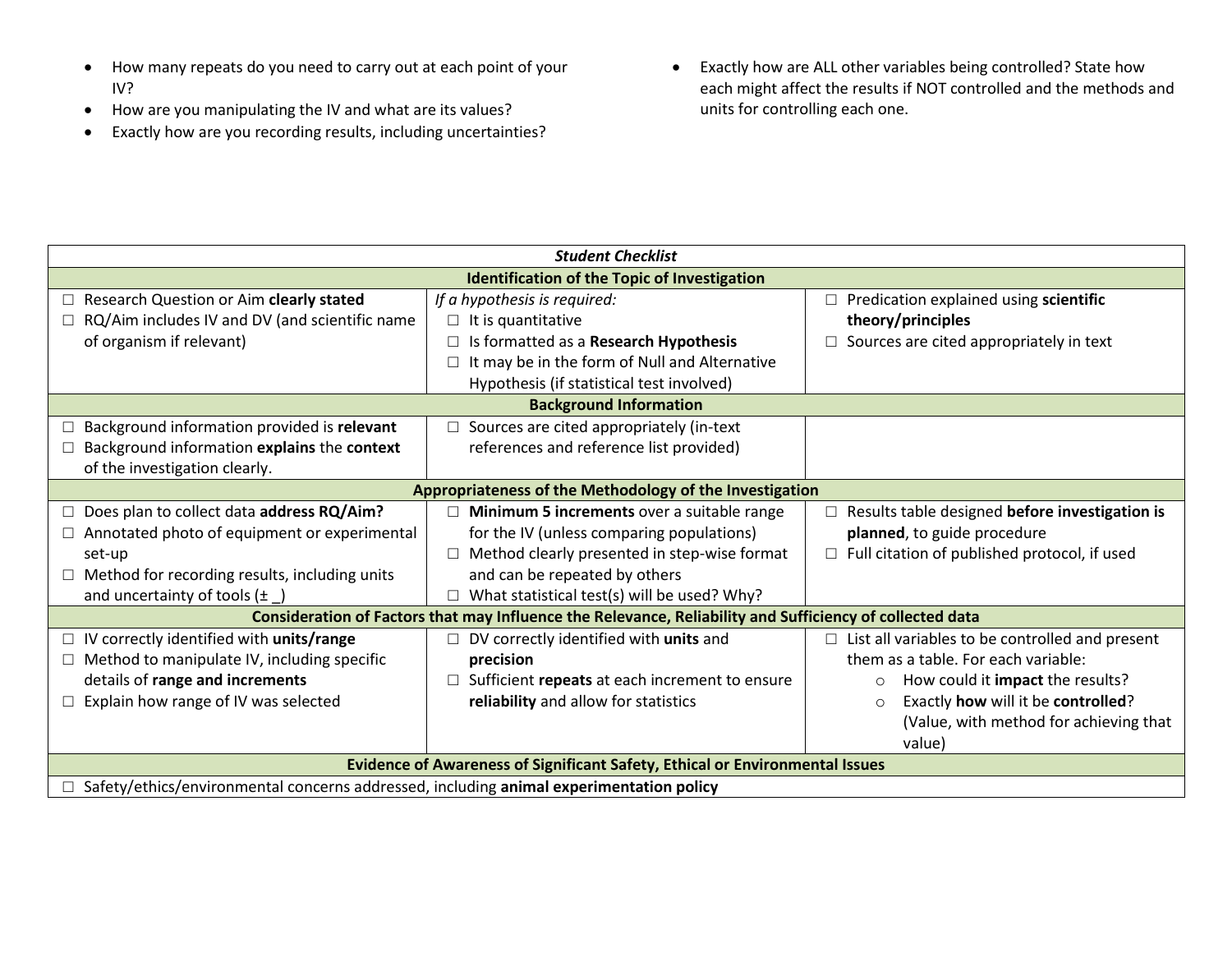| <b>ANALYSIS</b> |                                                                                                                                                  |                                                                                                                                                               |                                       |                                                                                                               |
|-----------------|--------------------------------------------------------------------------------------------------------------------------------------------------|---------------------------------------------------------------------------------------------------------------------------------------------------------------|---------------------------------------|---------------------------------------------------------------------------------------------------------------|
| <b>Band</b>     | Raw data is:                                                                                                                                     | Data processing:                                                                                                                                              | Impact of uncertainties:              | Interpretation of processed<br>data:                                                                          |
| 6               | Sufficient relevant<br>quantitative and qualitative.<br>Could support a detailed and<br>valid conclusion to the<br>research question.            | Appropriate and sufficient<br>accuracy with the accuracy<br>required to enable a<br>conclusion to the RQ to be<br>drawn that is fully consistent<br>with data | Full and appropriate<br>consideration | Correct, so that a completely<br>valid and detailed conclusion<br>to the research question can<br>be deduced. |
| 4               | Relevant but incomplete<br>quantitative and qualitative.<br>Could support a simple or<br>partially valid conclusion to<br>the research question. | Appropriate and sufficient.<br>Could lead to a broadly valid<br>conclusion, but significant<br>inaccuracies and<br>inconsistencies in the<br>processing.      | Some consideration                    | Broadly valid, but incomplete<br>or limited conclusion to the<br>research question can be<br>deduced.         |
| $\overline{2}$  | Insufficient to support a valid<br>conclusion to the research<br>question.                                                                       | <b>Basic</b> , but is either too<br>inaccurate or too insufficient<br>to lead to a valid conclusion.                                                          | Little consideration                  | Incorrect or insufficient<br>interpretation, so that the<br>conclusion is invalid or very<br>incomplete.      |
| $\Omega$        | Standard not reached                                                                                                                             | Standard not reached                                                                                                                                          | Standard not reached                  | Standard not reached                                                                                          |

This section is probably the most critical to your report as the processed/manipulated data is what allows you to evaluate your overall investigation and use data to support your response. Keep in mind that variability of data is inevitable – you don't have unlimited time to perfect your procedure and get all the data you might want! So, your conclusion may be tentative – and that is normal. Variability should be demonstrated AND explained and its impact on the conclusion fully acknowledged. In this case, the word "conclusion" refers to deduction based on *direct interpretation of the data*.

Questions to consider:

- Did you graph your processed (manipulated) data?
- What does the graph show?
- What does the outcome of the statistical test(s) mean? (i.e. interpret your statistics here with meaning! What does standard deviation mean in relation to your investigation?)
- Does the interpretation of your data relate to your research question/aim?
- Are your conclusions based on data collected? Should NOT be based on theory or any expectations you had about the investigation.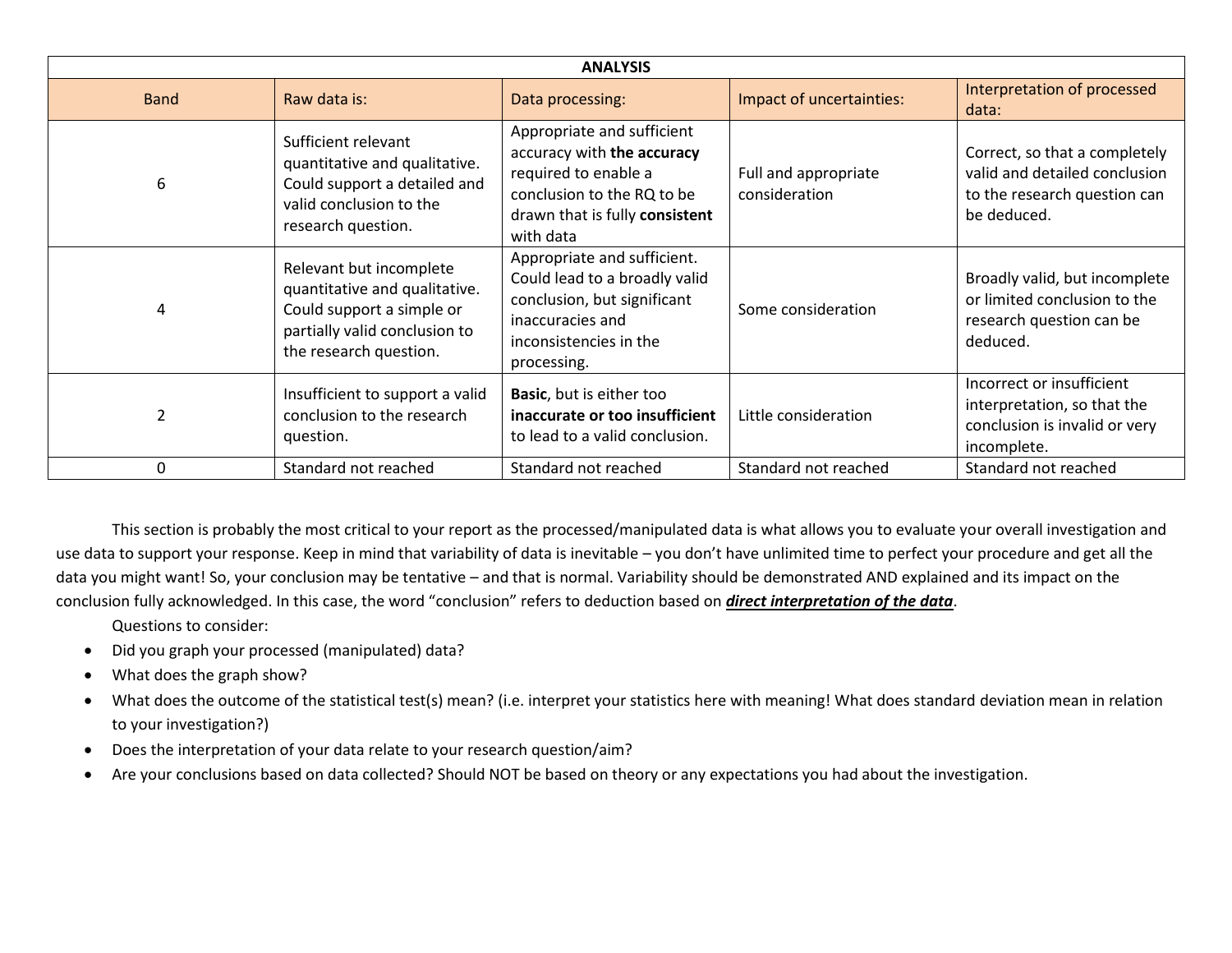| <b>Student Checklist</b>                                                              |                                                                                  |  |  |
|---------------------------------------------------------------------------------------|----------------------------------------------------------------------------------|--|--|
| <b>Recording Raw Data</b>                                                             |                                                                                  |  |  |
| Raw data clearly distinguished from processed data (possibly in a separate<br>$\Box$  | $\Box$ Uncertainties correct ( $\pm$ )                                           |  |  |
| table)                                                                                | $\Box$ All data are recorded correctly and honestly                              |  |  |
| Table title is specific and clear, including IV and DV<br>$\Box$                      | Decimal points consistent throughout                                             |  |  |
| Raw data collected is sufficient to support a detailed and valid conclusion<br>$\Box$ | Decimal points consistent with <b>precision</b> of the measuring equipment       |  |  |
| Units of IV and DV present and correct                                                | Associated qualitative data (observations) MUST be recorded                      |  |  |
|                                                                                       | <b>Processing Raw Data</b>                                                       |  |  |
| Calculations to determine DV carried out, if necessary                                | $\Box$ Processed data (and decimal places) consistent with precision of recorded |  |  |
| Table title is specific and clear, including IV and DV                                | data                                                                             |  |  |
| Calculations or statistical tests appropriate to investigation to address RQ          | Titles self-explanatory and complete                                             |  |  |
| Mathematics correctly applied                                                         | Appropriate choice of graph<br>$\Box$                                            |  |  |
| Worked example calculations given                                                     | Axes labeled clearly, including metric/SI units and uncertainties of values      |  |  |
| Standard deviations included where appropriate                                        | $\Box$ Axes scaled appropriately                                                 |  |  |
|                                                                                       | $\Box$ Error bars included, unless insignificant                                 |  |  |
|                                                                                       | $\Box$ Error bar source (i.e. standard deviation) stated and data are correct    |  |  |
|                                                                                       | $\Box$ Line or curve of best fit included (if appropriate)                       |  |  |
| <b>Impact of Uncertainties</b>                                                        |                                                                                  |  |  |
| Uncertainties adjusted to reflect any calculations carried out                        |                                                                                  |  |  |
| Uncertainties/errors included in tables and graphs                                    |                                                                                  |  |  |
| Uncertainties/errors justified                                                        |                                                                                  |  |  |
|                                                                                       | <b>Interpretation of Processed Data</b>                                          |  |  |
| Patterns and trends in data stated, with specific numerical reference to<br>$\Box$    | $\Box$ Comparisons, if appropriate, are made                                     |  |  |
| the graph/tables                                                                      |                                                                                  |  |  |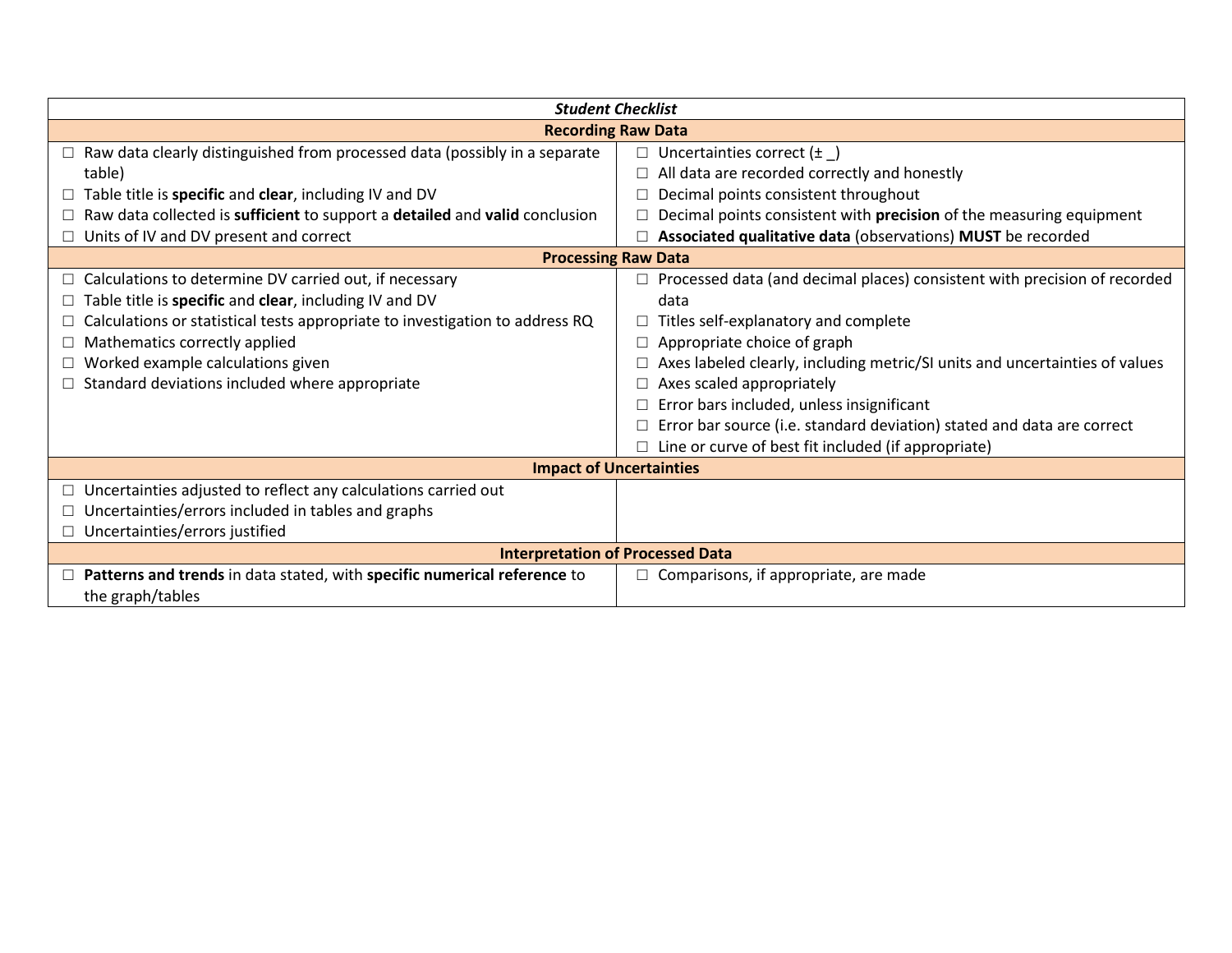| <b>EVALUATION</b> |                                                                                                                                     |                                                                                                            |                                                                                                                                              |                                                                                                                           |
|-------------------|-------------------------------------------------------------------------------------------------------------------------------------|------------------------------------------------------------------------------------------------------------|----------------------------------------------------------------------------------------------------------------------------------------------|---------------------------------------------------------------------------------------------------------------------------|
| <b>Band</b>       | A detailed conclusion is:                                                                                                           | A conclusion is:                                                                                           | Strengths and weaknesses of<br>the investigations, such as<br>limitations of data and<br>sources of error, are:                              | The student has:                                                                                                          |
| 6                 | Described and justified,<br>which is entirely relevant to<br>the research question and<br>fully supported by the data<br>presented. | Correctly described and<br>justified through relevant<br>comparison to the accepted<br>scientific context. | Discussed and provide<br>evidence of a clear<br>understanding of the<br>methodological issues<br>involved in establishing the<br>conclusion. | <b>Discussed realistic and</b><br>relevant suggestions for<br>improvement and extension<br>of the investigation.          |
| 4                 | Is described which is relevant<br>to the research question and<br>supported by data presented.                                      | Described, which makes some<br>relevant comparison to<br>accepted scientific context.                      | <b>Described</b> and provide<br>evidence of some awareness<br>of methodological issues<br>involved in establishing the<br>conclusion.        | <b>Described</b> some realistic and<br>relevant suggestions for the<br>improvement and extension<br>of the investigation. |
| $\overline{2}$    | <b>Outlined</b> (not detailed) and is<br>not relevant to the question<br>or it is not supported by the<br>data presented.           | A superficial comparison to<br>the accepted scientific<br>context.                                         | Outlined, but are restricted to<br>an account of the practical or<br>procedural issues faced.                                                | <b>Outlined very few realistic</b><br>and relevant suggestions for<br>improvement and extension<br>of the investigation.  |
| 0                 | Standard not reached.                                                                                                               | Standard not reached.                                                                                      | Standard not reached.                                                                                                                        | Standard not reached.                                                                                                     |

In this section, you are expected to *put the conclusion into the context of the original aim of the investigation*. This is NOT a repeat of your analysis. This is the point where you decide if your conclusions do/do not support your original aim/research question. If not, you should discuss limitations of the method and suggest how the method could be changed to enable collection of data that could help draw a stronger conclusion.

Example: In the analysis section, you may have stated (and explained!) that there was a positive correlation between *x* and *y*. In the evaluation section, you should now be able to explain HOW that correlation relates to your original aim/research question and hypothesis/prediction. If you included a Null and Alternative Hypothesis, this is also where you would relate that interpretation to your original aim/research question.

Questions to consider:

- Have you related the interpreted results back to your RQ/aim?
- Have you used supporting scientific theory/concepts BEYOND your textbook to support your findings? Citations!
- Evaluate your results this is the power of using statistics. Were the data collected sufficient and appropriate to address the RQ effectively? If not, how could this be improved?
- Have you included a table to address: limitations/sources of error (measurements/instruments, systemic/procedural, or random biological variation)? Effect this had on the results? Specific method to address each issue?
- Have you thought of a way this investigation could be extended?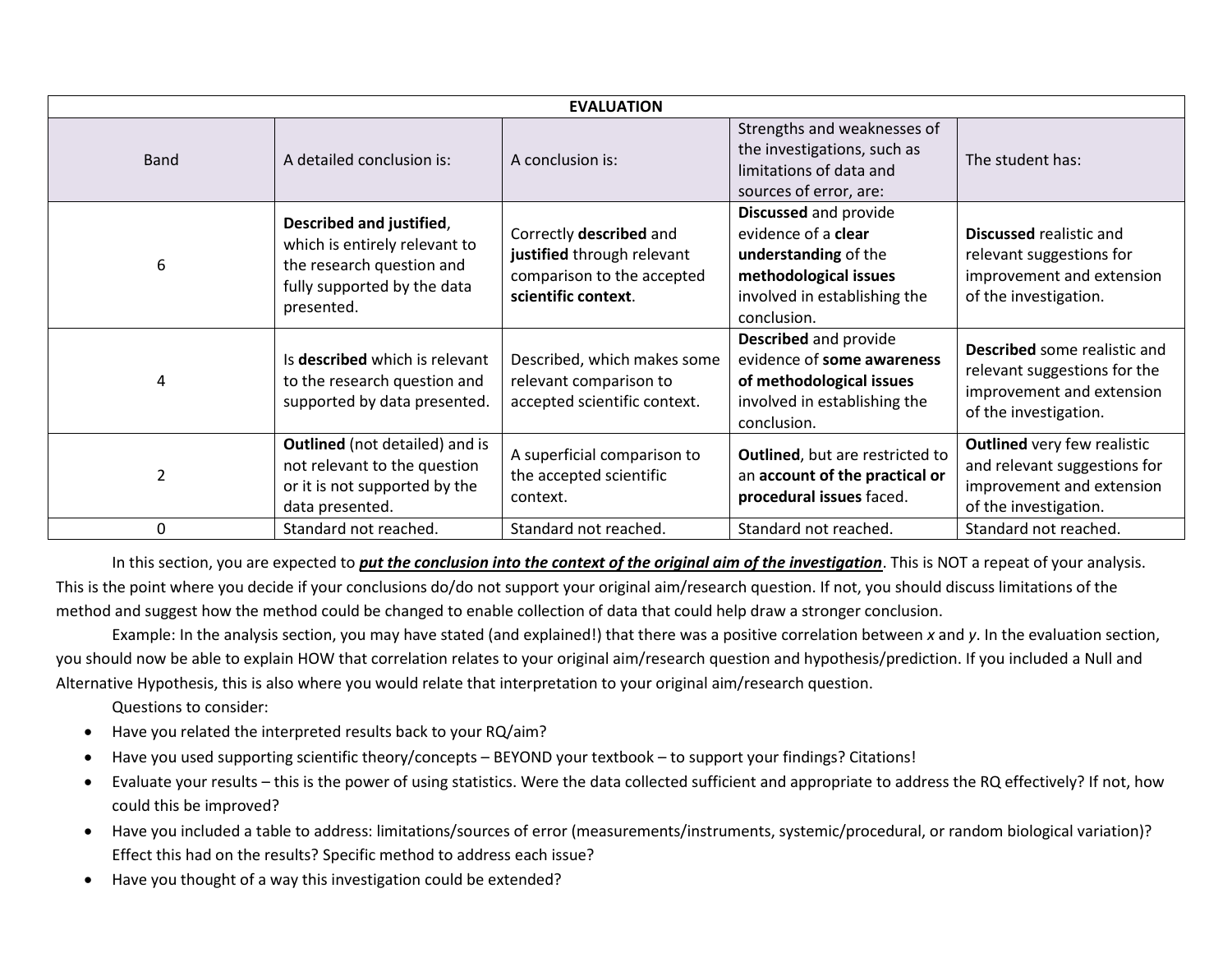| <b>Student Checklist</b>                                                          |                                                                                 |  |  |
|-----------------------------------------------------------------------------------|---------------------------------------------------------------------------------|--|--|
| <b>Conclusion</b>                                                                 |                                                                                 |  |  |
| Patterns and trends in data are stated, with reference to graphs/tables<br>$\Box$ | $\Box$ Data related to hypothesis or research question - to what extent do they |  |  |
| <b>Comparisons</b> made within the dataset, where appropriate                     | agree/disagree?                                                                 |  |  |
| <b>Comparison</b> with published data and theoretical texts, if possible          | $\Box$ Appropriate language used "Supports my hypothesis" (not "proves" or      |  |  |
| Scientific explanation for results, with justification<br>$\Box$                  | "is correct")                                                                   |  |  |
| $\Box$ Associated qualitative data add value to explanations                      | $\Box$ Suggestions for further investigations stated                            |  |  |
|                                                                                   | $\Box$ Sources cited appropriately                                              |  |  |
| <b>Evaluating Procedures</b>                                                      |                                                                                 |  |  |
| $\Box$ Reference to error bars (or standard deviation) with regard to variability | Any of the following could be addressed in a table format $-$ this is the       |  |  |
| or results and <b>validity</b> of conclusion                                      | evaluation of possible effect on data and magnitude of error.                   |  |  |
| $\Box$ Analysis of sufficiency of data to address the aim/RQ                      | $\Box$ Random biological variation                                              |  |  |
| Analysis of appropriateness of the range of IV values with regard to<br>$\Box$    | $\Box$ Measurement/instrumentation errors                                       |  |  |
| aim/RQ                                                                            | $\Box$ Systemic errors (problems with methodology)                              |  |  |
| Anomalous points (outliers) identified and explained, where appropriate<br>$\Box$ | $\Box$ All other limitations relevant to the investigation                      |  |  |
| $\Box$ Associated qualitative data referred to where appropriate                  |                                                                                 |  |  |
| Improving the Investigation                                                       |                                                                                 |  |  |
| Improvements for the limitations/sources of error:                                | $\Box$ Are specific and clearly explained                                       |  |  |
| Are realistic and achievable<br>П                                                 | $\Box$ Are cited where improvement relate to published protocols or techniques  |  |  |
| Address the Research Question or Aim quantitatively (improving control<br>⊔       |                                                                                 |  |  |
| of IV, DV and CV)                                                                 |                                                                                 |  |  |